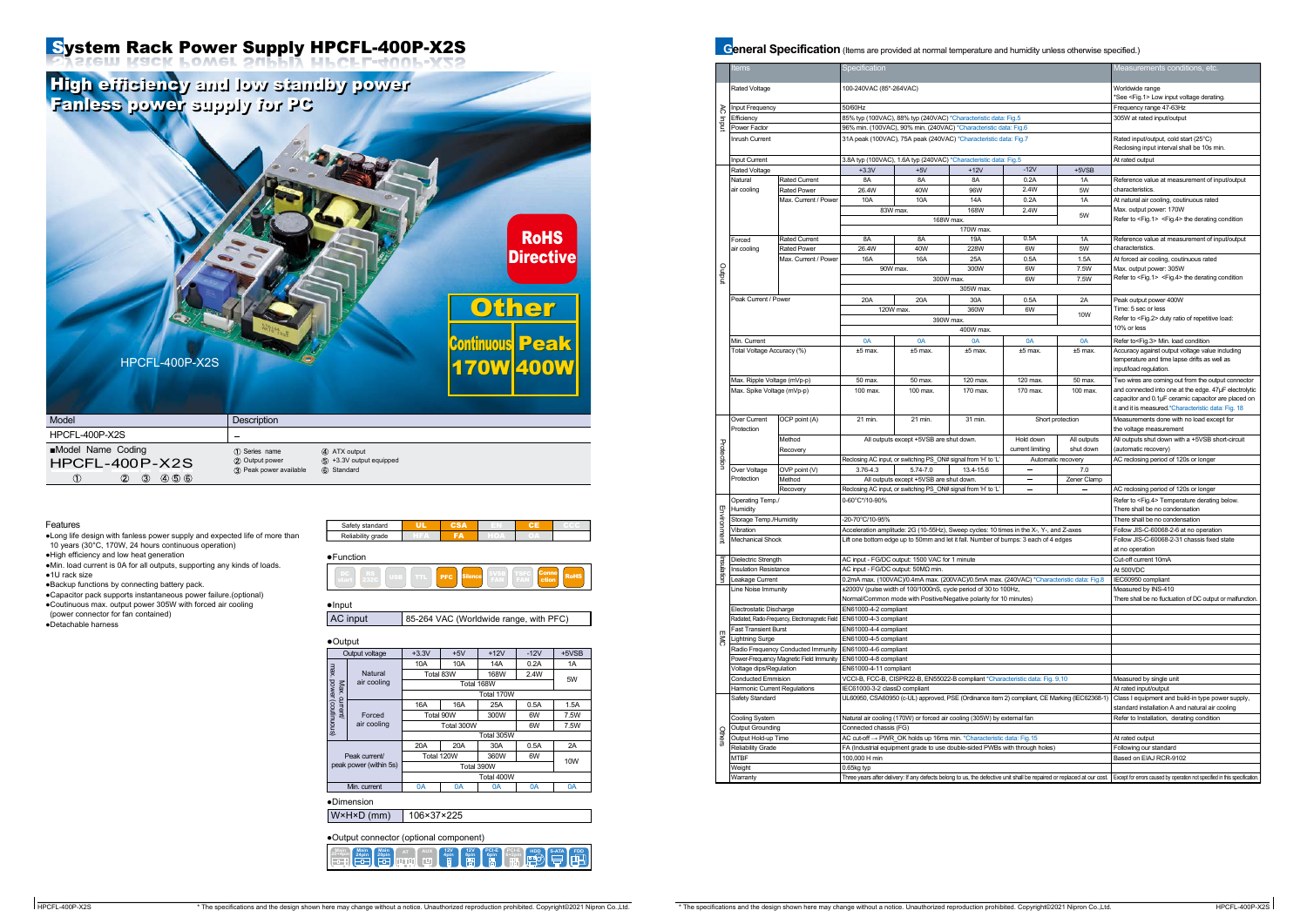## **Block Diagram**



\*1 Rise time difference among outputs shall be 50ms max.

 The order and difference in level of output voltage for each output voltage at falling shall not be specified. \*2 Rise time of PWR\_OK signal shall be 10ms or less.

(provided that capacitive load is not connected to PWR\_OK signal output)





## **Signal Input/Output Specification** (Items are provided at normal temperature and humidity unless otherwise specified.)



1.5m/s Forced air cooling

무준

 $\overline{\phantom{a}}$ 



## **Sequence Timing Chart**

## **Signal Input/Output Specification** (Items are provided at normal temperature and humidity unless otherwise specified.)

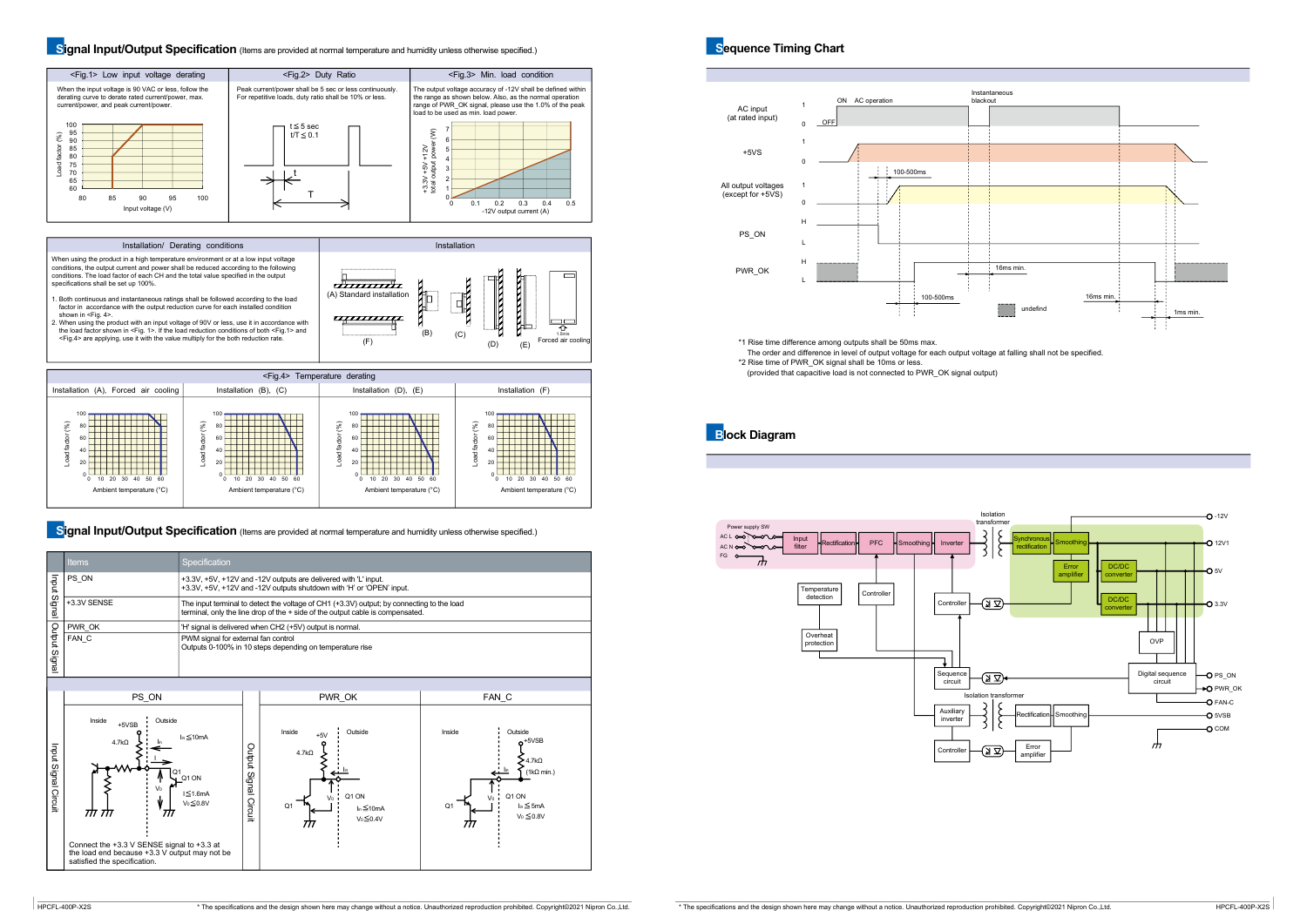| Detachable output harness       |                                                                                                                                 |                                                                                    |  |  |  |
|---------------------------------|---------------------------------------------------------------------------------------------------------------------------------|------------------------------------------------------------------------------------|--|--|--|
| Model                           | Length and type of connector                                                                                                    | Output port allocation                                                             |  |  |  |
| Main power cable<br><b>MAIN</b> |                                                                                                                                 |                                                                                    |  |  |  |
| WH-M2022-300                    | <b>MAIN</b><br>冒<br>300±10<br>20Pin                                                                                             | <b>DELLINER</b><br><b>THEFT</b>                                                    |  |  |  |
| WH-M2022-500                    | <b>MAIN</b><br>$500 + 10$<br>B<br>20Pin                                                                                         | линина<br><b>THE REAL</b>                                                          |  |  |  |
| WH-M2422-500                    | <b>MAIN</b><br>$\begin{array}{c} \mathbf{1} \end{array}$<br>$500 + 10$<br>24Pin                                                 | <b>WINDOW</b><br>E                                                                 |  |  |  |
| 12V power cable<br>12V          |                                                                                                                                 |                                                                                    |  |  |  |
| WH-V0408-500                    | 12V<br>$500 + 15$<br>□□ 12V 4Pin                                                                                                | ₹                                                                                  |  |  |  |
| WH-V0808-500                    | 12V<br>$500 + 15$<br>啫<br>12V 8Pin                                                                                              | ĘĒ                                                                                 |  |  |  |
| WH-VV208-500-02                 | 圉<br>12V 8Pin<br>12V<br>$500 + 10$<br>黾<br>12V 8Pin                                                                             | ਰ<br>ਹ∘<br><b>HIPIN</b><br>$\boxed{\text{or } \text{or}}$<br>$\lceil \cdot \rceil$ |  |  |  |
| WH-VG208-500-02                 | 啫<br>12V 8Pin<br>$\overline{2}$<br>$500 + 10$<br>唔<br>12V 6Pin                                                                  | $\frac{m}{m}$<br>€<br>$\mathbb{E}^{\sum\limits_{i=1}^{n}}$                         |  |  |  |
| WH-VG208-500                    | 画 12V 4Pin<br>$\frac{1}{2}$<br>$500 + 15$<br>中 12V 6Pin                                                                         | ₫.<br>毛産                                                                           |  |  |  |
| HD power cable<br>HD            |                                                                                                                                 | Acceptable cables<br><b>MAIN</b><br>12V<br>HD                                      |  |  |  |
| WH-PP610-850                    | 旭<br>$\begin{array}{c}\n 150 \pm 15 \\ \hline\n 150 \pm 15 \\ \hline\n 150 \pm 15\n \end{array}$<br>們<br>읖<br>550±15<br>ħ٦<br>口 | 訵<br>1 model 1 model 1 model<br>Peripheral (HD)<br>≦                               |  |  |  |
| WH-PS610-850                    | È٦<br>11<br>읖<br>550±15<br>$150 \pm 15$<br>150±15<br>Íß<br>ħΠ<br>口                                                              | $\Box$ FD<br>₹.                                                                    |  |  |  |
| WH-PS710-850                    | 們<br>$150 \pm 15$<br>$-150+15$<br>550±15<br>≏<br>Τ<br>850±15<br>口                                                               | $\left  \right $ S-ATA<br>E                                                        |  |  |  |
| WH-PS810-1000                   | 主<br>U<br>읖<br>550±15<br>$150\pm 15$ $150\pm 15$ $150\pm 15$                                                                    |                                                                                    |  |  |  |

5mm  $\frac{5 \text{mm}}{2}$   $\frac{1}{2}$  $\frac{5mm}{1}$   $\frac{5mm}{1}$ --------

## **Installation**

### In order to fulfill the insulation and dielectric strength standard, set up within the dimensions below.





| Cable  |                  |                                                             |                                                                                                           |  |  |
|--------|------------------|-------------------------------------------------------------|-----------------------------------------------------------------------------------------------------------|--|--|
| Photos | Model            | Category                                                    | Description                                                                                               |  |  |
|        | WH-C05VH-800     | Input harness                                               |                                                                                                           |  |  |
|        | WH-06XH09ELR-200 | Power harness for<br>connecting BS27A<br>battery pack       | Connect between HPCFL-400P-X2S and WH-09ELP05XA-200                                                       |  |  |
|        | WH-09ELP05XA-200 | Power harness for<br>connecting BS27A/BS28A<br>battery pack | Connect between HPCFL-400P-X2S and BS28A-H350/2.5L<br>Connect between WH-06XH09ELR-200 and BS27A-P350/12V |  |  |

To suppress temperature rise around power supply, pay attention to set up to avoid poor convection or ventilation. The unit shall be fixed by using 4-mounting holes on PCB within the diagonal range below.

> The unit shall be installed with the condition that can have enough conduction on the same metal plate. In case of not taking the conduction, you may not expect enough performance in noise characteristics.

# **Outline Drawing Conserversity Outline Drawing Conserversity Options** (Sold separately)

| Capacitor package and Battery package |                 |                                                                              |                       |  |
|---------------------------------------|-----------------|------------------------------------------------------------------------------|-----------------------|--|
| Photos                                | Model           | Category                                                                     | <b>Description</b>    |  |
| <b>AND</b>                            | BS27A-P350/12V  | Charging/discharging<br>board for lead-acid battery battery of up to 12V 5Ah | Supported a lead acid |  |
|                                       | BS28A-H350/2.5L | Ni-MH                                                                        | 5 inch bay size       |  |